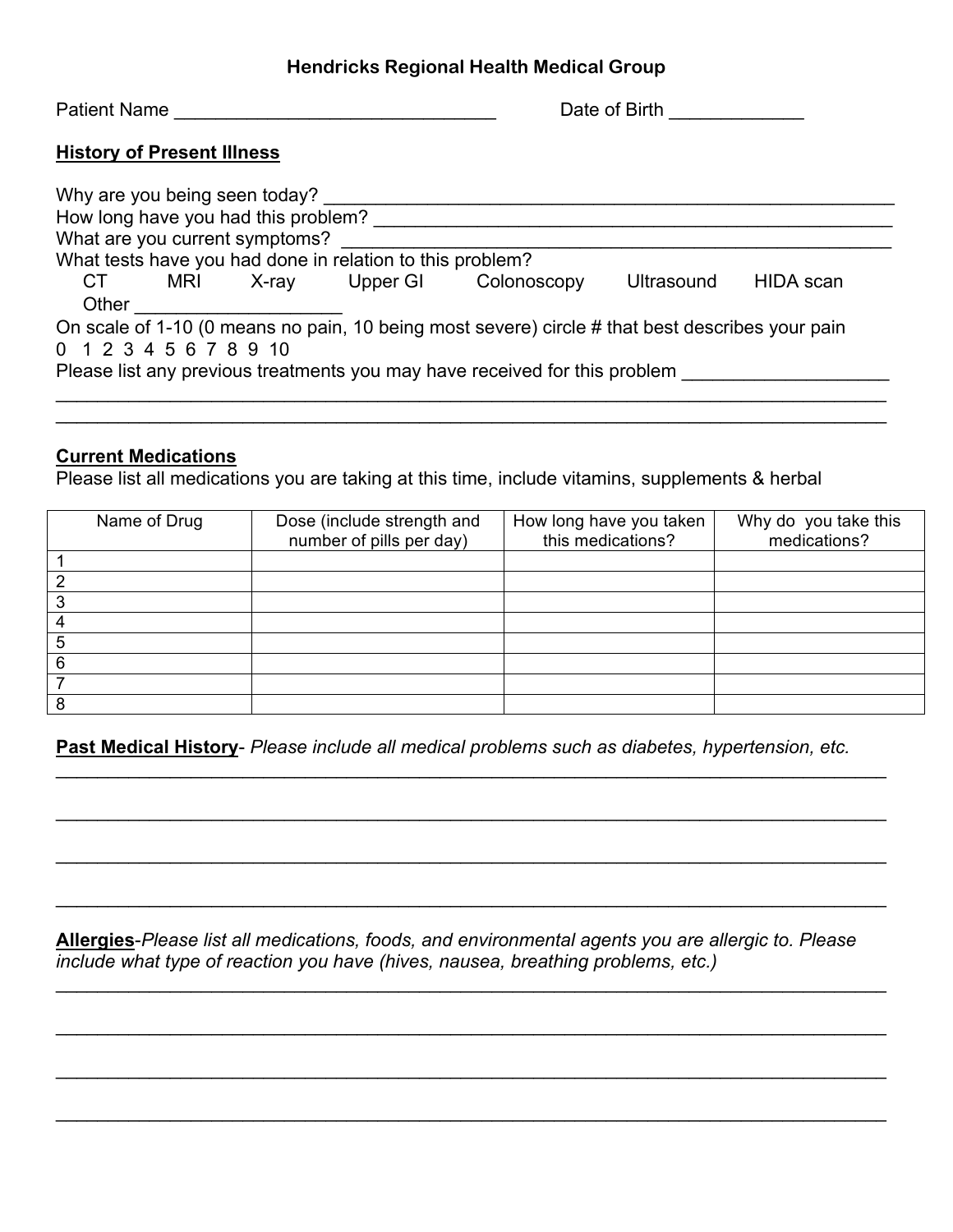Past Surgical History- Please list all procedures including surgeries, colonoscopies, heart catheterizations, etc.

| Hospitalizations- Please list reasons and dates |  |  |
|-------------------------------------------------|--|--|
|-------------------------------------------------|--|--|

# **Family History-Please list all major medical conditions.**

|                                                               | $\text{Sister}(s)$                                                                                  |  |  |  |  |
|---------------------------------------------------------------|-----------------------------------------------------------------------------------------------------|--|--|--|--|
|                                                               |                                                                                                     |  |  |  |  |
|                                                               |                                                                                                     |  |  |  |  |
|                                                               |                                                                                                     |  |  |  |  |
| <b>Social History</b>                                         |                                                                                                     |  |  |  |  |
|                                                               | Marital Status ______________Spouse's Name ____________________Children ___________________________ |  |  |  |  |
|                                                               |                                                                                                     |  |  |  |  |
| Tobacco use: ______________ packs per day _________ for years |                                                                                                     |  |  |  |  |
|                                                               |                                                                                                     |  |  |  |  |
|                                                               |                                                                                                     |  |  |  |  |
|                                                               |                                                                                                     |  |  |  |  |